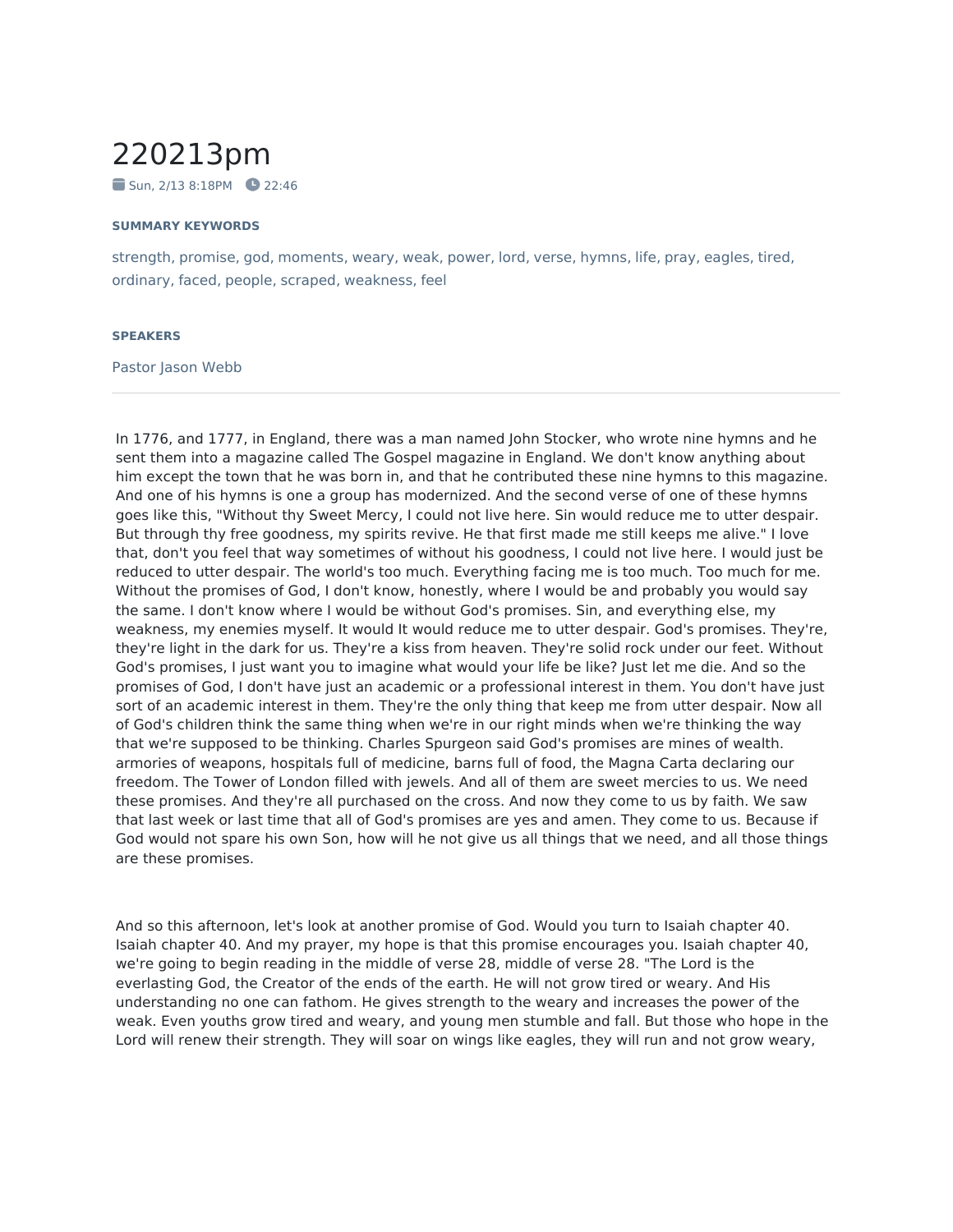they will walk and not be faint." Well, verse 29, is the promise that I want to look at this afternoon. It is He that is the everlasting God, the Creator, the ends of the earth, who never gets tired. That's who who's who this is about. This is what he promises to do. He gives strength to the weary and increases the power of the weak. Now, here, here's a promise for me. Here's a promise for you - a precious promise. Weary? Oh, yes. Weak? Yes, that's me and the Lord says I will give you strength. I will give you strength. The ESV says - "He gives power to the faint. And to him who has no might, he increases strength." So weary. This is where we enter into the promise. This is where we connect with it. This is where it becomes precious to us. Are we weary? Are we weak? Faint? No might? And you say yes, that's me. Well, here's a promise for you. Here's a promise for you. Sometimes we feel like Elijah, don't we? After the show down at Mount Carmel, with the prophets of Baal and Ahab and Jezebel, you remember what happened? He ran, he flies into the desert, and he comes to a broom tree. And he sits down underneath it and he prays a very unusual prayer, he prays that he might die. Again, without thy Sweet Mercy, I could not live here. That's how Elijah was feeling. I just cannot live like this. Just let me die. He says, I've had enough Lord, take my life. I am no better than my ancestors. Where were Elijah's ancestors when Elijah was praying this? They were dried up in the ground somewhere - in a cave somewhere, completely spent. No life in them - skeletons in a cave. He says, that's how Iam -no better than my ancestors. I'm spent. I'm as good as dead. I'm worn out. heart sick, weary, weak and faint. He was tired, weary, weak. Sometimes when I get tired, someone will say, "Hope you're tired in the work, and not of the work." And sometimes I just want to say I'm tired in the work. I'm tired of the work. Tired by the work and tired through the work. I'm tired for any preposition you want to put in there. I'm tired. Well, here's a promise for you. Here's a promise for me when we feel that way. I'll give you strength. Maybe you're a mom and the cares are just relentless. Relentless. Maybe your marriage is hard. And it's just the same things again, and again. Maybe it's your work. Maybe it's your ministry, even here and you're tired. And you look at the load in front of you that list in front of you. And you cry out, "This is too much. I can't handle this. I can't do this. I don't have what it takes." Maybe you've been facing a long trial. A long medical trial. You say I'm like that woman who was sick for 12 years and doctors couldn't help me. And there's no no remedy on the horizon. And you say I don't know how I can go on. I'm scraping the bottom of the barrel here. I'm down to that last quart of flour, down to that last pint of oil. Let's just collect some wood, eat our last meal, because I'm done. Maybe this weakness this weariness has been something that's gradually come upon you. Sometimes that happens, just the accumulation of things or carrying a load for a long time. And after a while you you realize wow Iam I am tired. The hobbit Bilbo said to Gandalf, "I don't look it but I'm getting old, and I'm feeling stretched - thin. Like too little butter scraped over too much bread." Maybe you feel that way. Just not enough of you to go around and the part of you that is doing things, you just feel stretched thin. Well, here's the promise for you. Here's a promise for the weak and the weary and the spent and the fearful. He gives strength to the weary and he increases the power of the weak.

Now look at the verse, the verse before verse 28. Verse 28, has already said God is not like us. This is why we can have confidence in this promise. This is not a promise given to someone who doesn't have strength. This is not me promising you I will help you and give you strength. He's not like us. He doesn't grow. Look at it. He doesn't grow tired or weary. Because he doesn't grow tired or weary because he's the everlasting God, the Eternal God, he has life within himself, he never gets to the point where he feels like too little butter over too much bread, he has strength within Himself, he has all the power, he never runs out. And so for him to give you strength for him to give you power, it costs him nothing of his own. It doesn't diminish his strength in the least. It says he's the creator and sustainer of the ends of the earth. So he's holding up this whole Earth, the very ends and the very edges. So lift your eyes and look to the heavens, Who created all these? Who brings out the stary host one by one and calls them each by name? Because of his great power, and mighty strength, not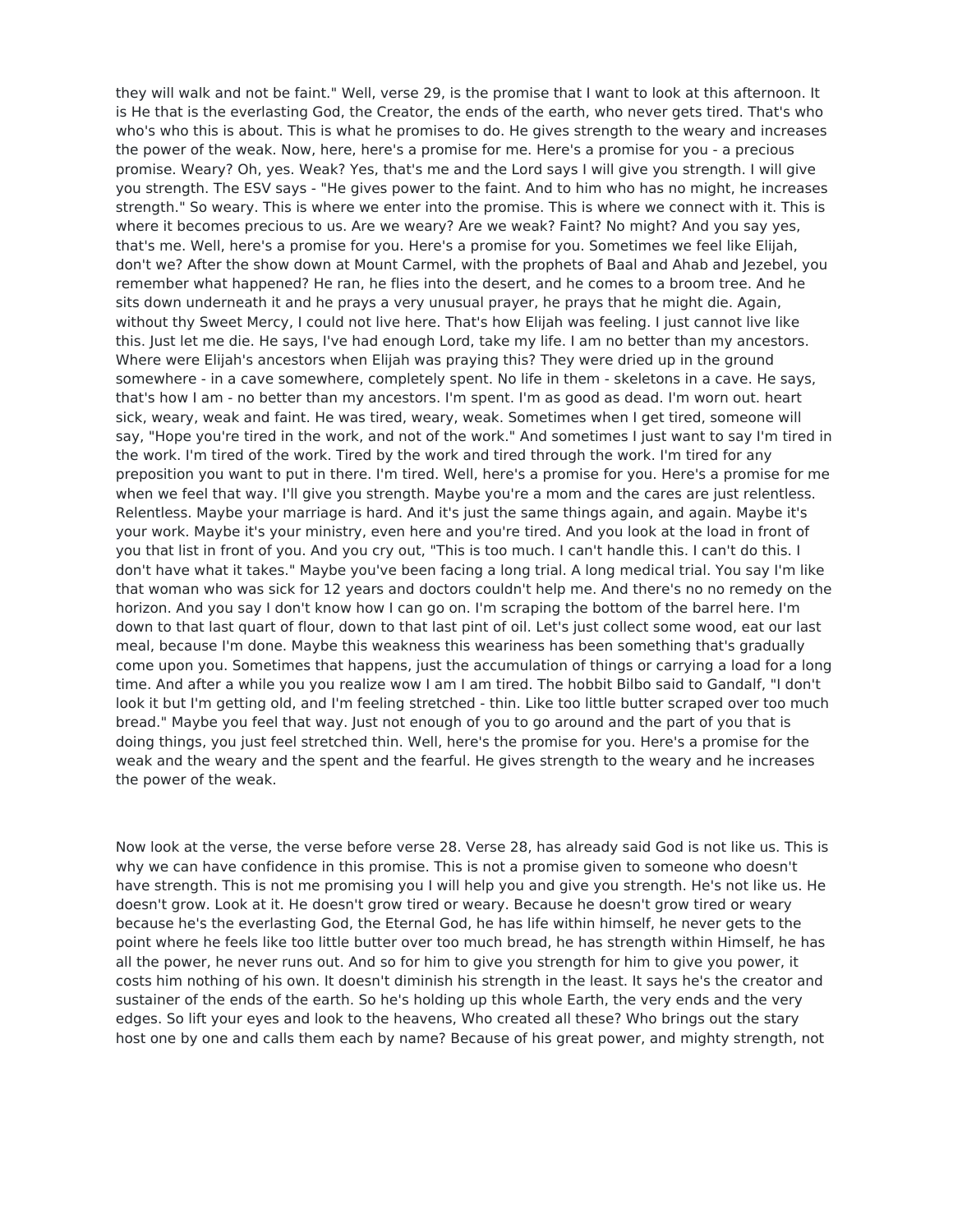one of them is missing, not one of them disappears, not one of them, just burns out and in is no more, he holds the stars up, he holds the stars up night after night. And so he is strong, and a strong one. The God of creation, says I will give you strength, when the load is too much, I will give you strength. So you're faced with a ministry opportunity here at church, and you say, "I don't know if I can do this. I don't know. I don't know if I have enough to give." I don't know, maybe you've already agreed to it. And now the moment of that time comes in you you're called to do something and and you're fearful. And you're - "I don't know if I have what it takes to accomplish it." Let me just say Trust me, I've faced that 1000 times. Sometimes, not sometimes, every sermon feels impossible. It really is. Because the things that I want to see happen, the spiritual good that I want to do, I can't do. Jesus is right. Without Me you can do nothing. And so I would say yes, Lord, I, I feel that. So when you're there, what do you do? The very natural tendency is to just to rely on your own strength, and relying on your own strength looks like backing up. Retreating, saying no.

Peter tells us in his first epistle, Peter gives us the answer for us when when we're in that moment, when you're asked to do something, or when you're confronted with something, and you say I just don't have the strength to do that. Peter, First Peter Four, "If anyone speaks, he should do it as one speaking the very words of God. And if anyone serves, he should do it with the strength God provides. So that in all things God may be praised through Jesus Christ to Him be the glory and the power forever and ever. Amen." When do we say to Him be the glory and the power forever and ever Amen? We say it when we have come completely weak and we we then rely on his strength we take from his strength and then we do it and then we give Him all the glory and all the praise. So how do we minister when we are weak? How How to Sunday school teachers and moms and dads and deacons. How do we serve when we are weak? We serve in the strength that he provides. So He gives us strength. And then we say to Him be the glory and the power forever and ever. Amen. We only praise when we've previously trusted him and relied upon him and he came through for us and then we we say He is powerful. He gave me that strength, Paul in Colossians said I strive with all his energy that he powerfully works in me. So yes, I serve. Yes, I do it. I make that hard phone call. I have that hard conversation. I stand up. I say something, I do something. Yes, I serve. But where does the power come from? It's from him and I looked to him - It's his power. And he has no lack and he's promised it and so we hold him to it. That's what faith does. Faith holds God to His word. It's not blackmail. It's faith. Saying Lord, you said it. Now to it. We pray Isaiah 33:2 -"O Lord, be gracious to us. We wait for you. Be our strength every morning. Our salvation in the time of trouble." Our strength every morning. That seems to be an indication of every day needs. So we get up in the morning, I'm sure you have done this and do this. You wake up in the morning, and you face the same things. You're going to work, you're going to work again. And, and it's really from the outsider's perspective, it's no different than any other morning. It's the same people, it's the same job. It's the same situation. But some mornings, we feel our weakness more than others. And we say I've done this 1000 times. But I don't think I can do it again today. And so we pray, Lord, You've promised, you have promised that you would give strength to the weary and increase the power of the weak, and so be my be my strength this morning. And then we swing our legs out over that bed, and we get up and we go, we trust him, Give me strength, and then we get up and go. Now there are times when we need strength to just keep going. Being hardy, doing the next thing, endurance, perseverance. And there are strengths for that - look down at verse 31. The very end - "They will run and not grow weary, they will walk and not be faint." Now verse 31 has two different kinds of situations where we need strength and the walking in the running. Those are just ordinary activities. Those are about moving forward. Those are about doing the things that we've done again and again. And so often that's the Christian life, it's just keep keeping on. It's just keeping on it's not spectacular. It's not immense movement forward, it is just a step after step after step. And to just walk is what the Christian life is. I think it was Eugene Peterson wrote a book about the songs of ascent from Psalm 120, to 134. Those are the